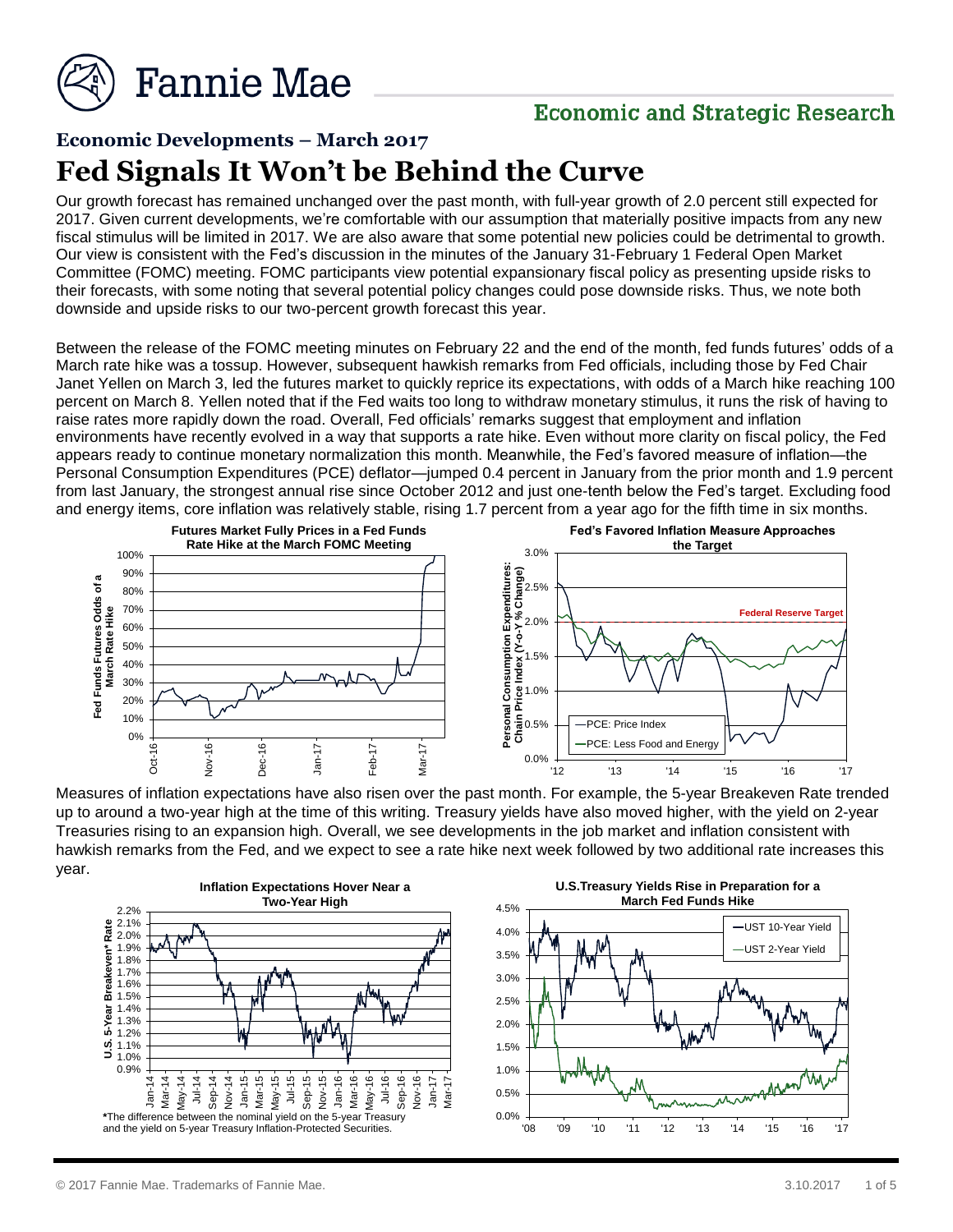

#### **First Quarter Growth Poised to Slow Again**

First quarter economic growth will likely slow from the final quarter of last year, marking the fourth consecutive time that growth has decelerated to start the new year. In the prior forecast, we expected real gross domestic product (GDP) growth this quarter to be little changed from last quarter, which remained at 1.9 percent annualized in the government's second estimate. However, incoming data suggest that our previous forecast was too optimistic, leading us to revise lower our current-quarter economic growth forecast to 1.6 percent. The main culprit was consumer spending. Despite half a percentage point upgrade in real consumer spending in the fourth quarter to 3.0 percent annualized in the second print of fourth quarter GDP, January real consumer spending fell 0.3 percent, the biggest drop in three years, amid flat real personal income. Some of the weakness came from a downturn in utility spending, which should reverse if more seasonable temperatures return. In addition, some analysts argued that later-than-usual tax refunds, due to additional vetting to prevent fraud, may have depressed consumer spending in January. February consumer-related data showed that auto sales edged down to a 17.6 million annualized pace. Given the drop in January consumer spending and flat February auto sales, we downgraded first quarter real consumer

spending growth by half a percentage point to 1.9 percent.

While hard data on consumer spending disappointed, surveys of consumer confidence remained upbeat. The Conference Board consumer confidence index rose in February to the highest level since July 2001. Meanwhile, the University of Michigan consumer sentiment index dropped only modestly in February from an expansion high in the prior month. The February Fannie Mae National Housing Survey® continued to show post-election bullishness, with the share of consumers saying the economy is on the right track rising for the third straight month to reach the highest level since the survey's inception in 2010. The share of consumers saying the economy is on the wrong track also fell for the third straight month to a fresh survey low.



Despite signs of a marked slowdown this quarter, consumer spending should continue to drive growth this year, supported by improving labor market conditions. The February jobs report showed back-to-back strong job gains, with nonfarm employment rising 235,000 on the heels of modest revisions to the prior two months. The three-month average job gain climbed to more than 200,000, the best showing since last September, and annual growth in earnings rebounded to 2.8 percent, just below the expansion high of 2.9 percent seen at the end of last year. The strong headline job gain in February was boosted by the largest monthly increase in total construction payrolls since 2007, thanks to the unseasonably warm weather during the month. Residential construction payrolls also posted a solid gain, extending a string of at least 18,000 jobs added per month since last November. The household survey showed the unemployment rate edged down to 4.7 percent despite a large jump in the labor force, and the broadest measure of the unemployment rate (U-6) fell two-tenths to 9.2 percent, tying an expansion low.

In addition to improving labor market conditions, rising household net worth should help support consumers. According to the Fed's Financial Accounts of the U.S., household and nonprofit organization net worth—the value of assets minus liabilities—increased \$2.0 trillion in the fourth quarter of 2016 to a record high of \$92.8 trillion, boosted by gains in both housing and stocks. Notably, net worth as a share of disposable income rose to 650 percent, also a record high.

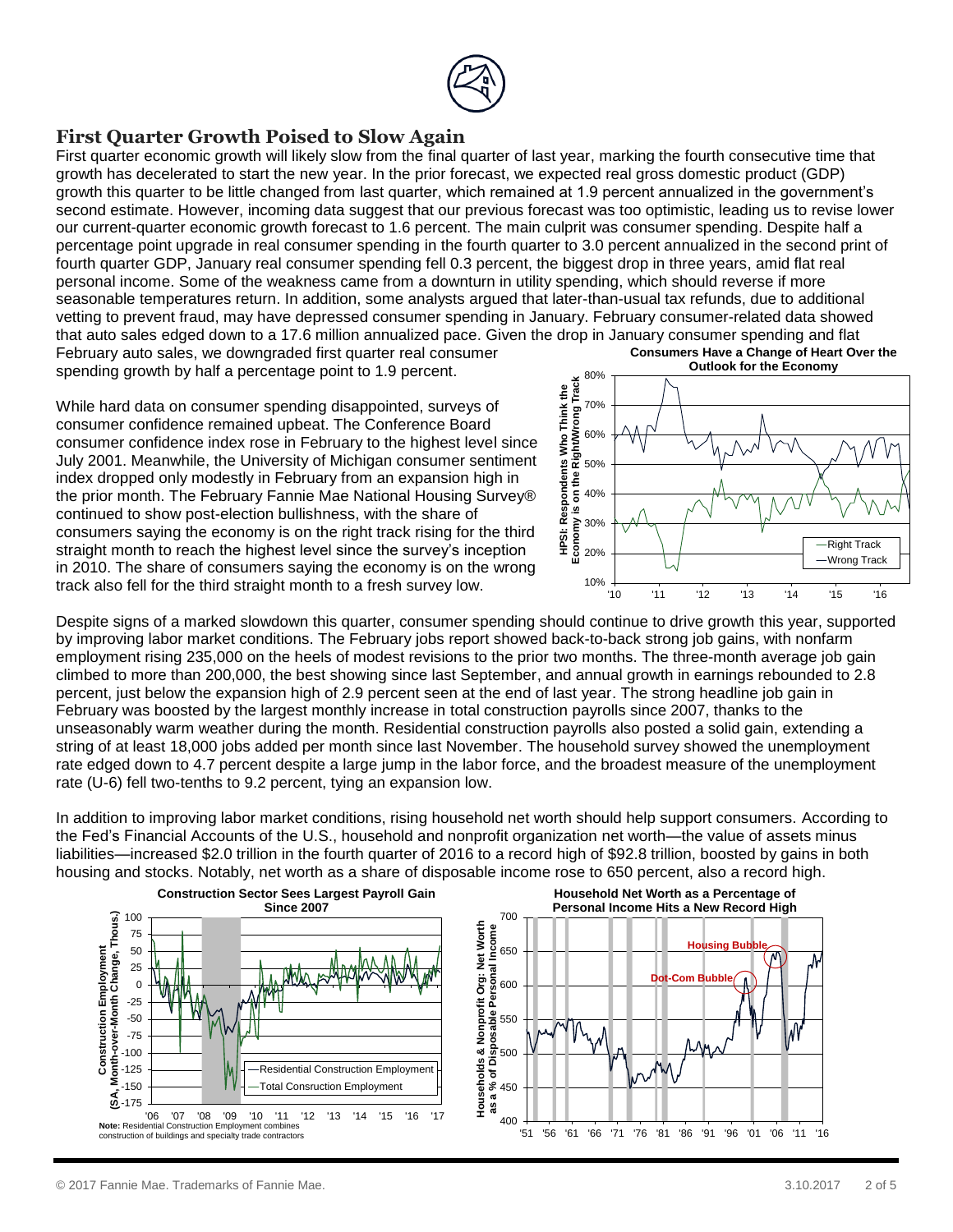

Incoming data on factory orders and manufacturing surveys suggest continued improving manufacturing activity and business investment in equipment. Residential construction spending data point to a second consecutive quarter of solid growth in residential investment. The trade sector is likely to remain the only drag on growth this quarter and will likely remain a headwind for the rest of the year. Inventory investment should add to GDP this quarter but should be neutral for all of 2017.

### **Housing Roundup**

After declining during December, home sales beat expectations in January, with existing sales showing a sizable gain to the strongest pace since 2007 and new home sales partially recapturing ground lost in the prior month. However, leading indicators point to near-term weakness. Pending home sales, which record contract signings of existing homes and typically lead closings by one to two months, declined in January for the second time in three months to reach a 12-month low. Furthermore, purchase mortgage applications dropped on average during February, ending a stretch of three consecutive monthly gains.



The weakness in these leading indicators supports our view that some of the improvement in home sales at the start of the year was likely the result of a rush to enter the market before mortgage rates could rise further. One positive piece of forwardlooking news is that housing sentiment moved higher in February along with sentiment regarding the economy. The Fannie Mae Home Purchase Sentiment Index® increased in February for the second consecutive month, reaching the highest level since data collection began in 2010.

Inventory remains very tight, especially in the existing home market, as the number of homes for sale has fallen year-overyear for nearly two years. In January, the existing homes inventory reached the lowest level for any January since the inception of the series in 1999.

Scarce inventory has maintained upward pressure on home prices. At the end of last year, the principal measures of house prices recorded the strongest annual appreciation since 2013. The CoreLogic house price index strengthened further in January, with year-over-year growth of 6.9 percent compared with 6.3 percent in December. The Fed uses this measure of home prices to estimate the value of household real estate in the Financial Accounts of the U.S. For the fourth quarter, household net equity in residential real estate increased \$0.5 trillion, resulting in a cumulative increase of \$7.1 trillion over the past five years. Home equity as a percent of real estate value increased to 57.8 percent last quarter from a record low of 36.0 percent in the first quarter of 2009. Meanwhile, the share of residential properties with negative equity continued to trend down,

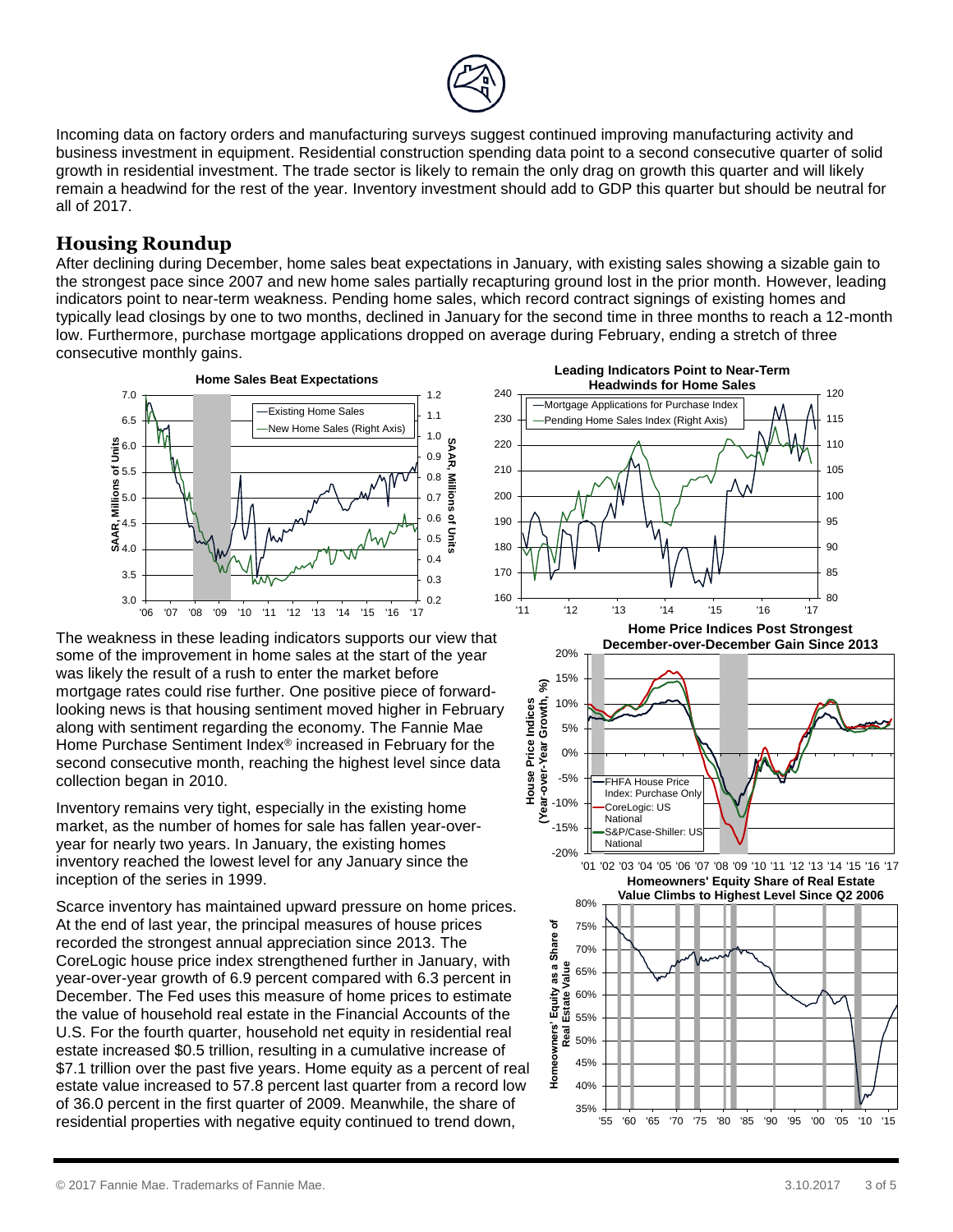

reaching 6.2 percent in the fourth quarter of 2016, compared with a peak of 26.0 percent seven years earlier, according to CoreLogic.

While strong home price gains are a positive for existing home owners, they create a challenge for potential first-time homebuyers. However, demographics should be a positive factor for the first-time homebuyer market: the large Millennial

generation is moving full-force into the age groups (late twenties through mid-30s) where first-time home buying is common; the most recent data from the Census Bureau show strong real income gains for households in the prime ages for first-time home purchase; and our research indicates that homeownership rate gains have accelerated in recent years for young adults aging through their late twenties and early thirties.

Another positive for the mortgage market is that consumers believe that it's easier to get a mortgage than in the past. The February Fannie Mae National Housing Survey® showed that the share of consumers who believe that it is easier now to get a mortgage exceeded those who believe it is more difficult by the greatest margin in six years.

35% 40% 45% 50% 55% 60%  $\begin{picture}(180,190) \put(10,190) \put(10,190) \put(10,190) \put(10,190) \put(10,190) \put(10,190) \put(10,190) \put(10,190) \put(10,190) \put(10,190) \put(10,190) \put(10,190) \put(10,190) \put(10,190) \put(10,190) \put(10,190) \put(10,190) \put(10,190) \put(10,190) \put(10,190) \put(10,1$ **Consumers Believe It Is Easier to Get a Mortgage** -Difficult -Easy

However, very tight starter home supply is weighing against first-time homebuyers. CoreLogic data show that for-sale inventory in the lowest tier of the home price distribution is extremely lean. Because listings are not keeping pace with demand for starter homes, prices for lower-tier homes have appreciated at a much faster pace than prices for higher-end homes.





Tight inventory and strong home price appreciation bode well for homebuilding activity. In January, single-family starts rose modestly as multifamily activity fell sharply. Homebuilders remained optimistic in February, with confidence just four points below the eleven-year high reached in December.

Our outlook for mortgage rates, housing activity, and mortgage originations is little changed from the prior forecast. Total mortgage originations should drop about 19 percent this year to \$1.57 trillion, as a decline in refinance originations outpaces a rise in purchase originations. The refinance share should decline 15 percentage points from 2016 to 33 percent. Single-family mortgage debt outstanding continued to heal from the massive decline stemming from the housing crisis, rising 2.7 percent annualized in the fourth quarter from the prior quarter and 2.3 percent from a year ago.

**Home Price Growth Accelerates, Especially for the Lower-Price Tiers of Homes** 20% **Corelogic House Price Index (Jan '00=100, Year-over-Year % Change)** Year-over-Year % Change) 15% Corelogic House Price Index 10% 5% 0% Tier 1 -5% Tier 2 -10% Tier 3 -15%  $+$ Tier 4 -20%  $+$ National HPI <u>ទី</u> ــل 25%۔<br>06' '06 '07 '08 '09 '10 '11 '12 '13 '14 '15 '16